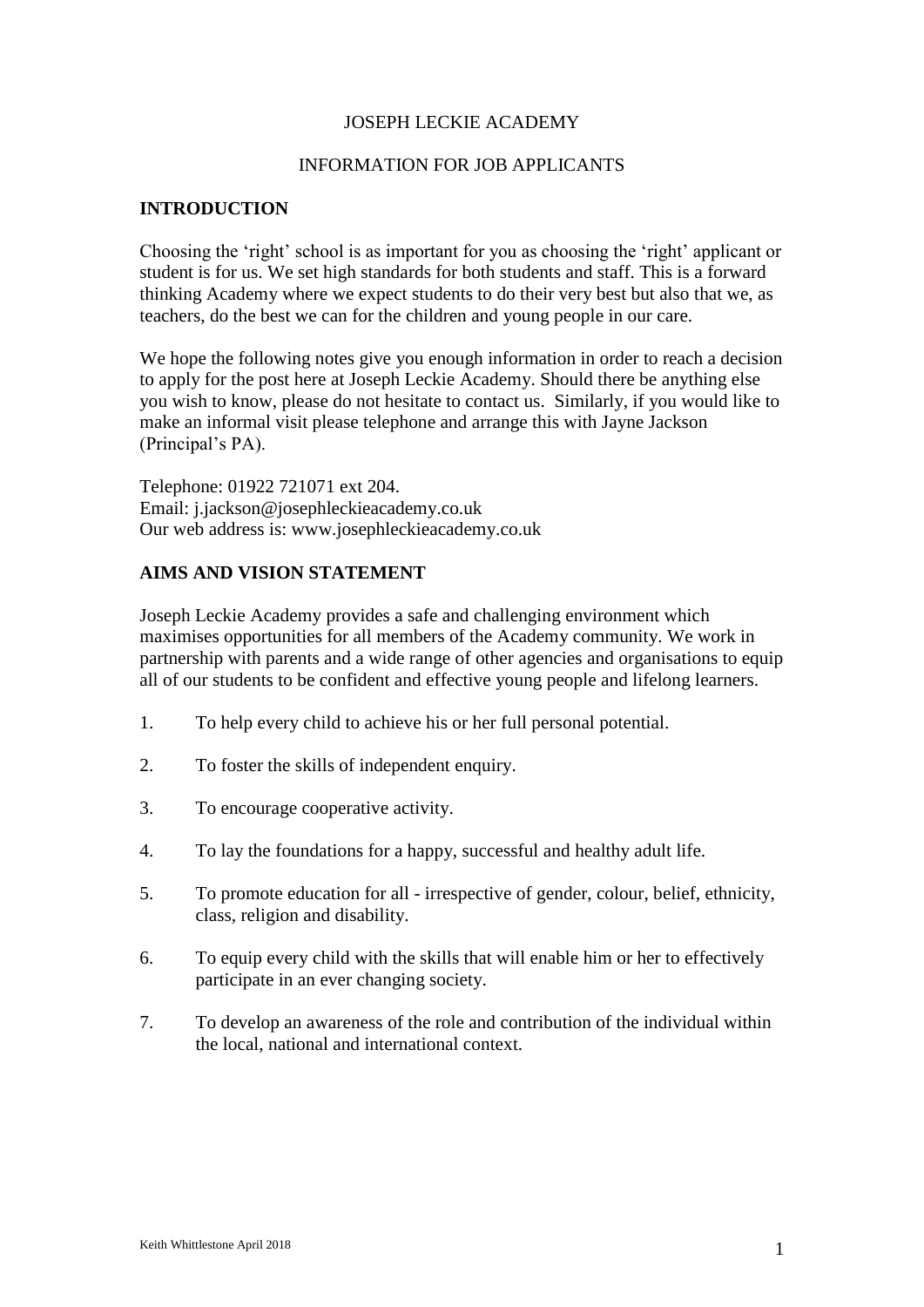# **A BRIEF INTRODUCTION TO JOSEPH LECKIE ACADEMY – A CONVERTER ACADEMY**

The Academy has a Published Admission Number of 240. Over the last  $3 - 4$  years in line with the majority of Walsall schools, the intake has been reduced to fewer pupils in primary education but the trend now is for bigger numbers to transfer at the end of Key Stage 2. In September 2017 we admitted 248 Year 7 students and looking ahead to September we will have 240 in the new intake. We currently have 1317 students on roll, which includes a large Sixth Form; a teaching staff of around 100 and a support staff of 100. We have 220 students who study at Post 16 level (Years 12 & 13). We continue to be very popular with students moving up from Year 11.

Everyone works hard at the Academy but it is also a friendly and supportive place either to begin or to further your career. New staff have induction training, in house, as well as a year - long development programme in partnership with the Sutton Alliance. Professional development is encouraged and is achieved via a variety of providers including the expertise of colleagues.

The Joseph Leckie Academy was established in 1939 to replace two local single sex secondary schools. At first it continued to operate as two separate schools with a shared gymnasium (the present Library), and this is reflected in the physical structure of the East and West Wings of the 'old building' which mirror each other. Soon after 1945, however, the schools were mixed and became one of the first 'Bilateral' schools, with both 'selective' and 'non-selective' intakes based on the 'Eleven-plus' exam. In 1972, following a merger with the Chuckery Secondary School, it became 'comprehensive' and new buildings were constructed on an enlarged campus 'across the brook', to accommodate the larger intake. Practical subjects and Physical Education are mainly catered for in the newer buildings. The Academy's extensive playing fields are situated across the road from the Academy.

In 1999 Joseph Leckie attained specialist technology status and in February 2012 became a converter academy.

The area primarily serviced by the Academy is defined by obvious boundaries: the M6 (Junction 9) Motorway to the west and south, the golf course, parks and the Walsall Borough boundary to south and east, and the town centre to the north. Within this area there are four districts of Walsall, namely Palfrey, Caldmore, Fullbrook and Delves.

Palfrey and Caldmore lying north of the Broadway Ring Road, contain many older houses, but with much recent imaginative development. Many families with origins in the Indian sub-continent now live in these areas.

Fullbrook and Delves contain council estates of the 1930s and areas of private housing mainly of the same vintage but some more recent including the Tamebridge and Poppyfields developments.

The intake of the Academy contains a social and ethnic mix, represented by the following analysis: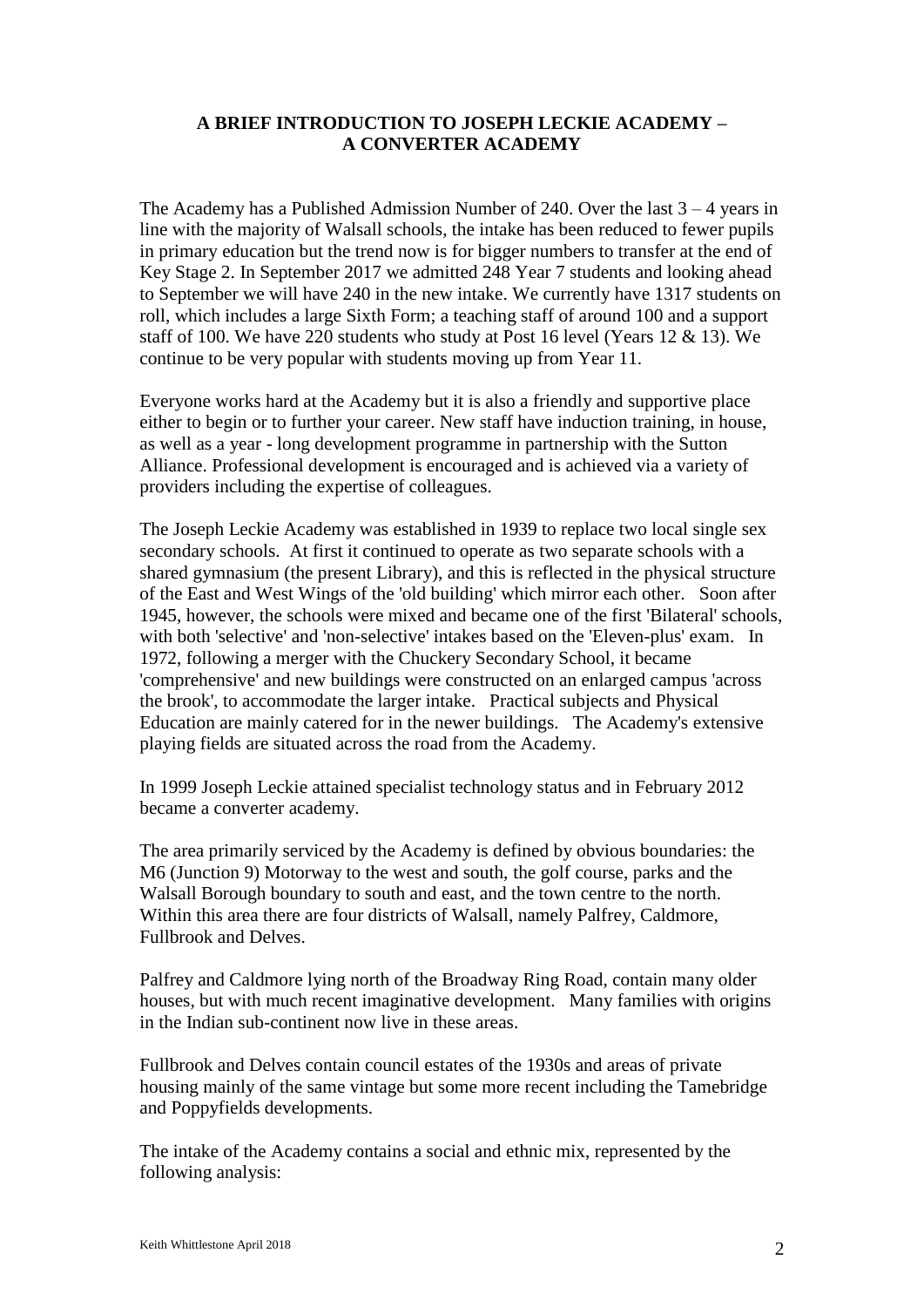# Ethnicity Analysis

|                                     | $\frac{Year}{7}$ | Year<br>$\infty$ | Year<br>$\bullet$ | Year<br>$\mathbf{10}$ | Year<br>$\mathbf{1}$ | Year<br>12     | Year<br>13     | Total          |
|-------------------------------------|------------------|------------------|-------------------|-----------------------|----------------------|----------------|----------------|----------------|
| Any other Asian background          | 6                | 10               | 5                 | $\overline{7}$        | 1                    | 5              | 3              | 37             |
| Any other Black background          | $\Omega$         | 3                | 1                 | 0                     | $\Omega$             | 1              | $\Omega$       | 5              |
| Any other White background          | 10               | 12               | 18                | 20                    | 11                   | $\overline{2}$ | 3              | 76             |
| Any other ethnic group              | 6                | $\overline{2}$   | 2                 | 5                     | 2                    | 0              | 3              | 20             |
| Any other mixed background          | 4                | $\overline{2}$   | $\mathbf{1}$      | $\overline{2}$        | $\Omega$             | 0              | $\Omega$       | 9              |
| Bangladeshi                         | 52               | 59               | 43                | 45                    | 45                   | 37             | 26             | 307            |
| <b>Black - African</b>              | $\overline{7}$   | 11               | 9                 | 7                     | 9                    | $\mathbf{1}$   | 3              | 47             |
| <b>Black Caribbean</b>              | $\Omega$         | $\overline{2}$   | 4                 | 5                     | 2                    | 3              | $\mathbf{1}$   | 17             |
| Gypsy/Roma                          | $\mathbf{1}$     | $\Omega$         | $\overline{2}$    | $\mathbf{1}$          | 5                    | 0              | $\Omega$       | 9              |
| Indian                              | 24               | 23               | 17                | 13                    | 15                   | 11             | 11             | 114            |
| <b>Information Not Yet Obtained</b> | $\overline{2}$   | $\mathbf 0$      | 0                 | 0                     | $\Omega$             | 1              | $\Omega$       | 3              |
| Other Gypsy/Roma                    | $\mathbf{1}$     | $\Omega$         | 0                 | $\overline{0}$        | $\Omega$             | 0              | $\Omega$       | 1              |
| Pakistani                           | 86               | 78               | 79                | 64                    | 79                   | 42             | 44             | 472            |
| <b>Refused</b>                      | $\mathbf{1}$     | $\Omega$         | $\Omega$          | $\Omega$              | $\Omega$             | 0              | $\Omega$       | $\mathbf{1}$   |
| <b>White - British</b>              | 30               | 21               | 33                | 28                    | 19                   | 9              | 7              | 147            |
| White - Irish                       | 0                | $\mathbf{1}$     | 0                 | 1                     | $\mathbf 0$          | 0              | $\Omega$       | 2              |
| <b>White and Asian</b>              | 5                | 4                | 5                 | 5                     | 3                    | 3              | $\overline{2}$ | 27             |
| <b>White and Black African</b>      | $\overline{2}$   | 3                | 0                 | $\mathbf{1}$          | 1                    | 0              | $\Omega$       | $\overline{7}$ |
| <b>White and Black Caribbean</b>    | 4                | $\overline{2}$   | 5                 | $\overline{2}$        | $\mathbf{1}$         | 0              | $\Omega$       | 14             |
| <b>Total</b>                        | 241              | 233              | 224               | 206                   | 193                  | 115            | 103            | 1315           |
| 100<br>90                           |                  |                  |                   |                       |                      |                |                |                |

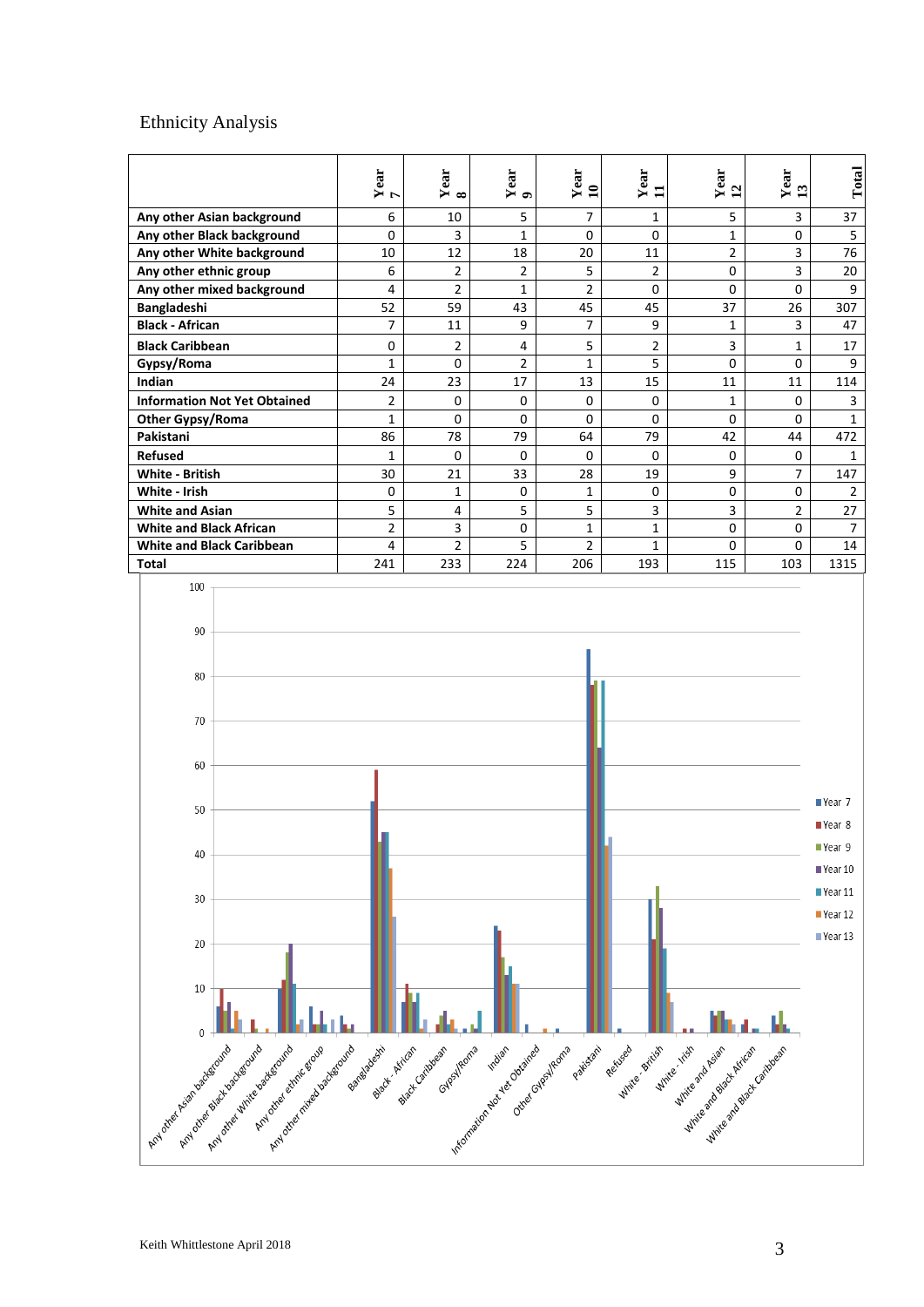A dedicated staff of 100 specialist teachers is augmented by visiting instrumental music teachers. Staff are assisted by various non - teaching technicians and support staff. The Academy has additional teachers and teaching assistants who are employed to raise the levels of attainment of ethnic minority students and other colleagues assist teachers and students who are in receipt of an Educational Health Care Plan or who have additional educational needs who are supported either in class or by temporary extraction.

Joseph Leckie Academy aims to be a caring organisation. It strives to achieve the highest standards of academic excellence and a proper order and discipline. Each student is treated as an individual, with education being seen as a life - long process. Excellent links are maintained with our partner primary schools through regular cluster meetings. Good contacts also exist between the School Careers Officer and the local Careers Service.

In pursuit of its aims, Joseph Leckie Academy seeks active support from parents. It is firmly believed that students make the best progress when students, home and the Academy work in partnership. Local links with the community are very much encouraged and these links are strengthened by Year 11 and Sixth Form students who participate in work experience each year.

The Academy is a member of the Walsall Education Business Partnership scheme and this involvement is reflected in the many work-related activities which take place across the curriculum both in Years Ten and Eleven and in the Sixth Form.

The Sixth Form is open to all ability levels of students who can benefit from our wide range of courses.

A wide range of extra - curricular activities, outdoor pursuits and other educational trips are offered to students. It is hoped that by taking advantage of all Joseph Leckie Academy has to offer, students will find enjoyment, fulfilment and a sense of achievement.

### **THE ACADEMY STRUCTURE**

In September 2016, we moved from a vertical tutorial system with students from Year 7 – 13 managed by four Heads of House to a year based pastoral support system (5 Heads of Year plus Head of Sixth Form) with students grouped in mixed ability tutor groups which meet daily for Year Assembly (once per week) / tutorial purposes and in Years 9 /10 /11 weekly for PDP lessons. Year 11 students are placed in smaller tutor groups with a subject specialist with the aim of giving additional support and intervention via academic mentoring in order to further raise standards, improve attainment and accelerate progress.

A member of the Leadership Team is linked to each year group and liaises closely and regularly with the Head of Year.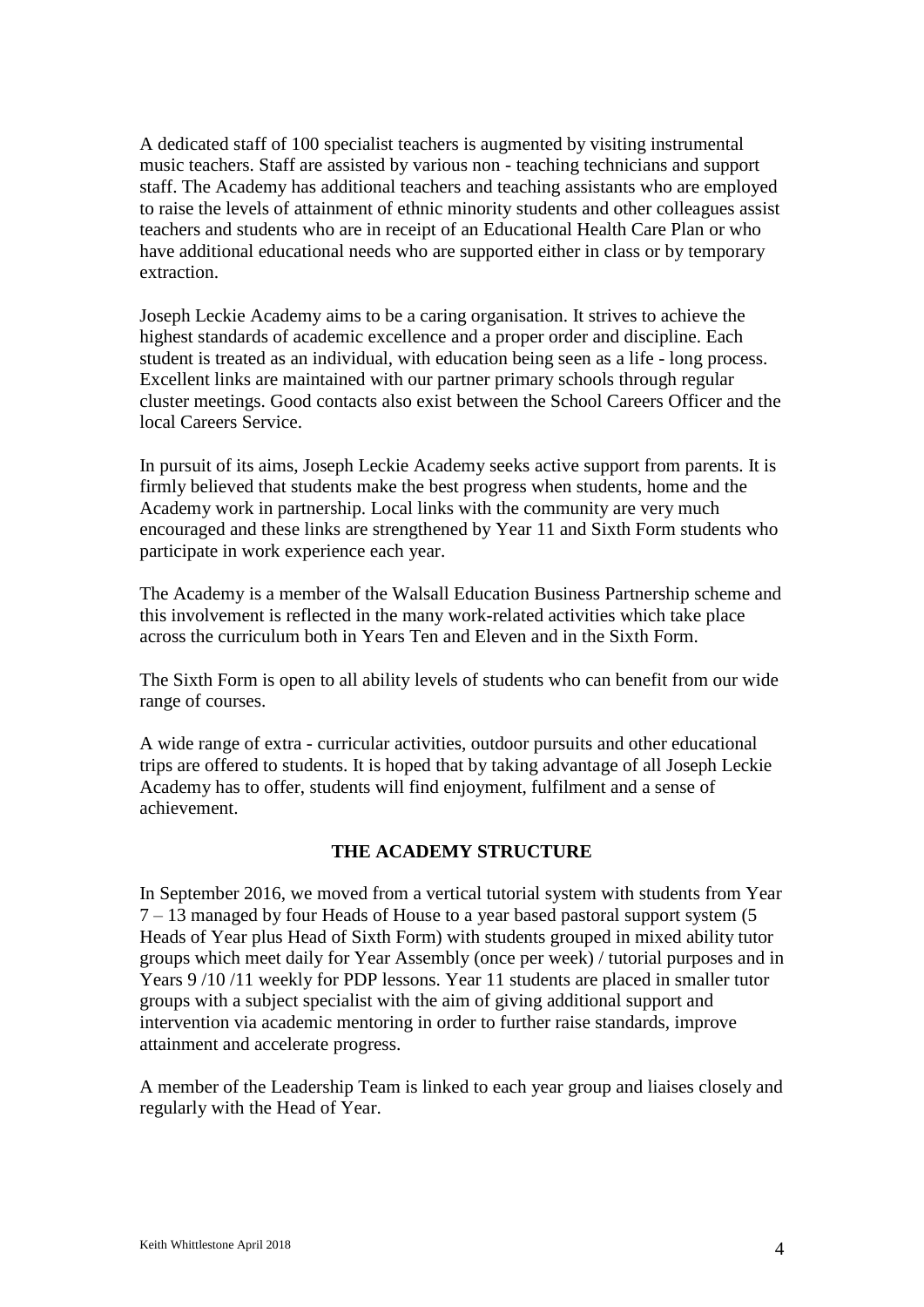#### **WALSALL AND THE SURROUNDING AREA**

Close to the Midland motorway links (M6, M5 and M42) Walsall is well placed for easy access to London and the south as well as Manchester and the Lake District in the north. The Derbyshire Dales and the Cotswolds are approximately one hour away, whilst the Welsh mountains may be reached in 90 minutes.

Birmingham with its wealth of attractions and Cannock Chase, an area of outstanding beauty, are approximately 10 miles away.

Walsall has a nationally renowned New Art Gallery as well as a Leather Museum and an extensive Arboretum.

### **THE ACADEMY FACILITIES**

The Academy buildings are on one site with a stream separating the original buildings from the design and technology, textiles, art, food technology, science and physical education facilities.

A new 21 room teaching block was opened for use from September 2016. The Student Council and the governors of the Academy decided to name the building The Keith Whittlestone Building. This teaching block houses history, geography, RE and computer science / ICT lessons.

From September 2009, all English, Maths and Drama lessons have taken place in a brand new state of the art complex named after a long serving governor – Colin Beilby.

Other facilities include refurbished science laboratories and remodelled workshops for design and technology, art and craft /pottery studios, 21 computer rooms and other specialist rooms for food, textiles, business studies, graphical communication, music and physical education and recreational facilities, which include a re – furbished sportshall, gymnasium and swimming pool.

Our Library houses 60 computers as well as books and audio / visual resources.

The Academy has extensive ICT facilities including 21 specialist rooms, interactive whiteboards and a video conferencing suite. This is used for a variety of purposes such as linking with schools in other parts of Britain and further afield such as Africa, distance learning at Post 16 level and linking with students in other parts of the world.

Staff have their own area on the network and e-mail address: staff may access their Academy files and emails at home via the internet.

The Academy has its own website and a very extensive intranet to support teaching and learning. All students have their own work space and email address. In February we invested in Share Point which teaching staff are currently embedding into every day teaching and learning across the Academy.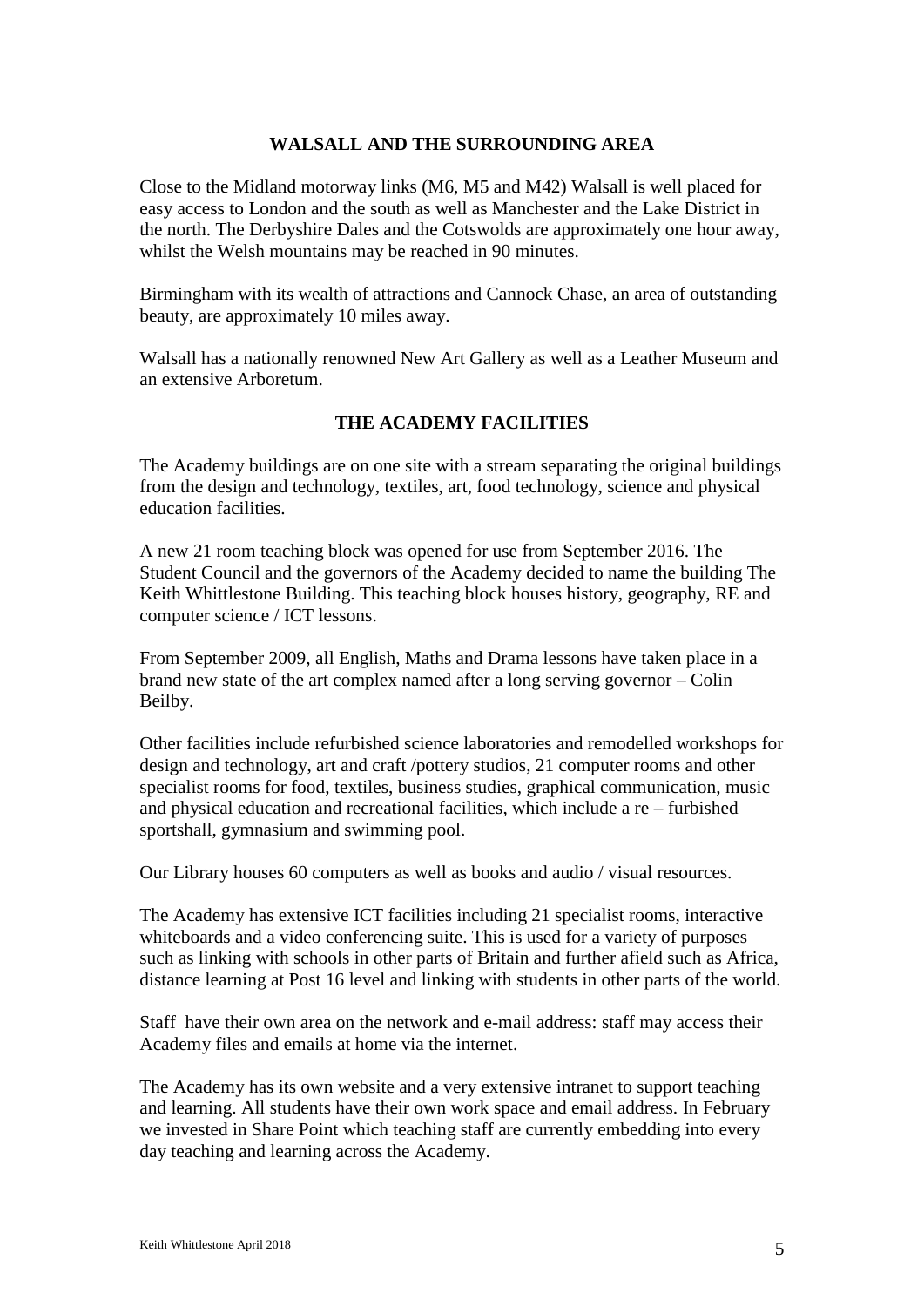The Academy has extensive playing fields situated across West Bromwich Road which is immediately opposite to the main Academy buildings.

#### **STRUCTURE AND MANAGEMENT**

The Leadership Team (LT) currently comprises the Principal, two Vice Principals and two Assistant Principals. It meets weekly to discuss whole Academy issues and developments in consultation with various committees. In addition to this meeting the LT also meets on Thursdays and Fridays each week from 8.00 – 8.30 a.m. for briefings. Weekly Staff Briefings take place at 8.20am each Monday morning.

#### **CURRICULUM**

Key Stage 3 is for Years 7 and 8 only – all students then begin their GCSE courses in Year 9. For some of our students there is early entry in Year 10, following which there may be some rationalisation / personalisation of their timetables, including studying other courses such as additional GCSE courses if appropriate.

A broad and balanced curriculum is offered to all students in Years 7 to 11 in line with the National Curriculum. The curriculum is delivered through faculties and departments - in larger faculties this is delivered in half year blocks. Setting by ability occurs from Year 7 although there are some mixed ability groups in English. Courses are run to GCSE and GCE levels as well as BTEC Levels 2 and 3.

There is an emphasis on the use and development of technology in teaching and learning. Extensive computing facilities allows for all students in Key Stage 3 (Years 7 and 8 only) to follow a stand-alone course in information technology.

At Key Stage 4 all students are encouraged to study EBAC subjects within a programme designed to allow them to achieve the best possible outcomes. Students showing an aptitude for a language currently study French. All students will study at least one humanity subject to GCSE level. All students have the opportunity to study a full range of other GCSE and Level 2 courses dependant on their interests and abilities and subjects such as art, technology and ICT are still very popular choices within the Academy

Post 16 courses include vocational based courses at Levels 2 / 3 along with successful CACHE courses leading to CCE and DCE awards. The Academy has embraced the revised Post-16 curriculum although there has been a shift towards two year A level courses and vocational subjects with new linear subjects and recently introduced vocational examinations with a usual pattern of students taking AS subjects in Year 12 and progressing to A2 in Year 13 with a usual pattern of students taking AS subjects in Year 12 and progressing to A2 in Year 13. There is also a provision for enrichment studies.

The Academy looks to develop students' wider skills through a range of extra curricular activities. There are sports clubs and teams and a tradition of musical and drama performances. The Academy was designated as a "Full Service Extended School" with effect from April 2004. In connection with this we have developed very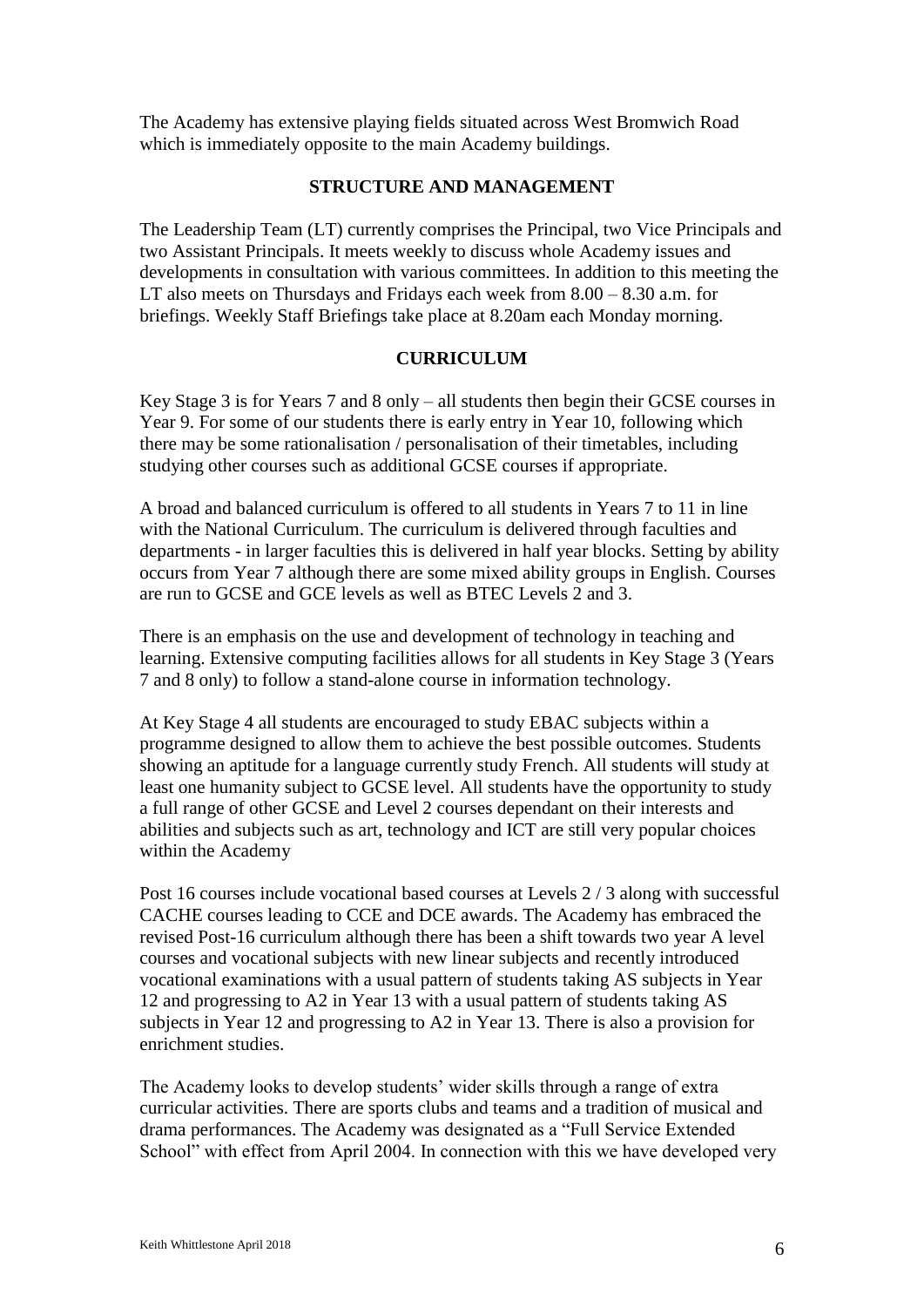strong links with the community and other services/agencies. In this area of our work we have successfully developed close working practices with a variety of agencies.

# **RECENT DEVELOPMENTS**

- Conversion to Academy status  $1<sup>st</sup>$  February 2012.
- The provision of the Student Support Centre (SSC) which houses the Time Out Room and the Internal Exclusion Unit (IEU). Two Learning Mentors and a full time Home School Liaison Officer, as well as specialist teaching assistants who work with individual students and their parents in order to raise attainment.
- Dedicated Attendance Team.
- Two year Key Stage 3.
- A revision of the Academy's Key Stage 4 provision to incorporate more open choices whilst retaining the principles of breadth and balance in the curriculum for all students. More recently BTEC courses in ICT, Sports Studies and Business and Health and Social Care have been successfully introduced as well as a range of new courses on offer from September 2017.
- Intervention programmes and booster classes throughout Key Stage 4 / Key Stage 5 including during half term and Easter holidays.
- Assertive Mentoring for all Year 11 students.
- Specific provision and development for gifted and talented students.
- Catch Up and Lexia reading programme
- Internal Exclusion Unit established from September 2014 with three dedicated full - time staff
- Additional English and maths teachers
- Additional teaching assistants to support Eastern European heritage students and other students new to the country via a dedicated department within the Learning Support Faculty.

### **STAFF DEVELOPMENT**

This important area of Academy life has a high priority with the Leadership Team and staff. We work closely with universities particularly Birmingham and Wolverhampton in teacher training and more recently have been directly involved in School Direct. We are also partners in Streetly Academy's Sutton Park Alliance which enables our staff colleagues to access additional professional development opportunities.

### **MULTI-CULTURAL POLICY STATEMENT**

The principal objective of the Joseph Leckie Academy is to create and develop a curriculum which reflects and caters for our multi-cultural intake.

We aim to recognise, understand and respect all ethnic groups within the Academy and to present equality of opportunity for all students.

We intend to develop racial harmony within the Academy by utilising the rich heritage of all groups and thereby developing respect for all races, religions and cultures.